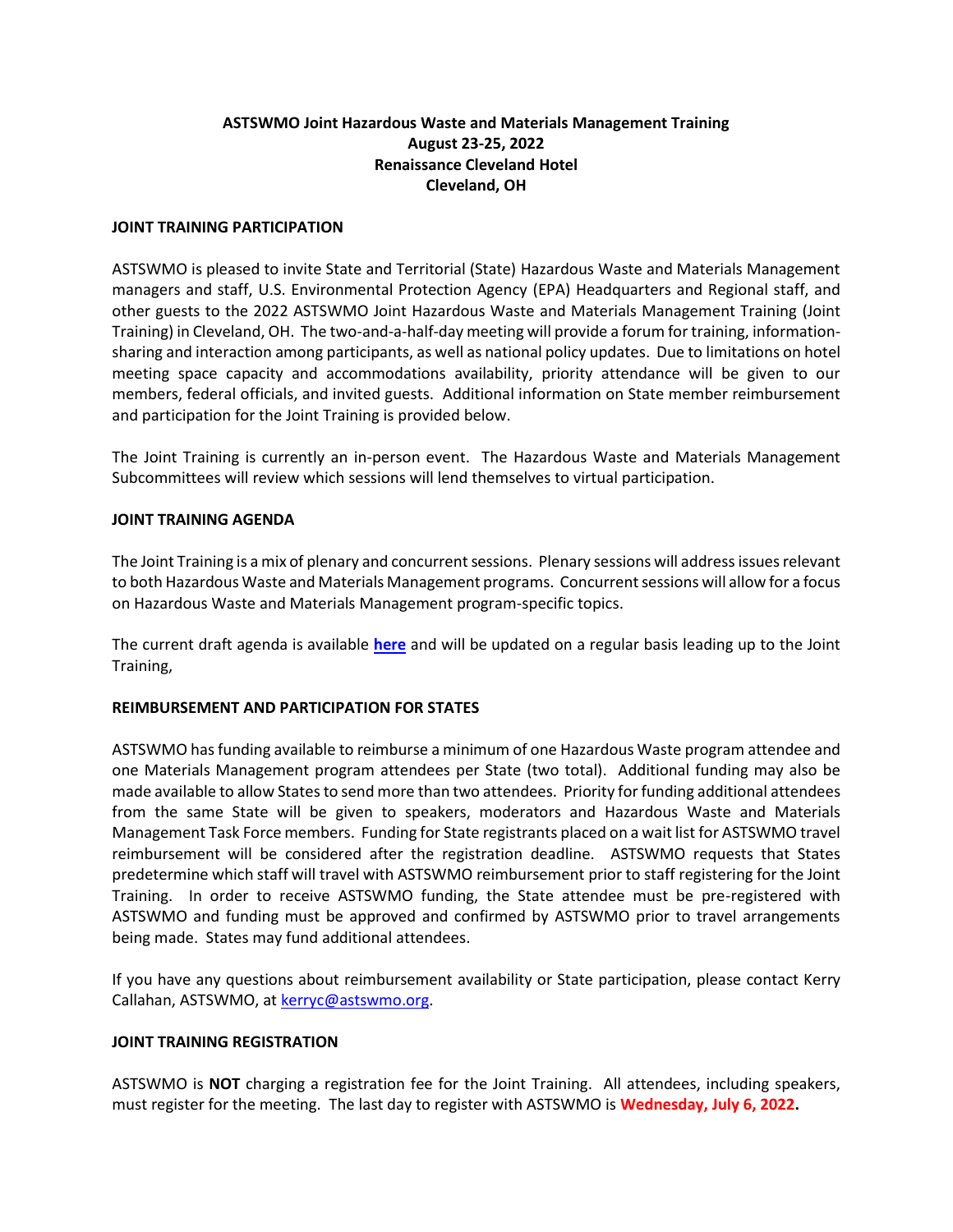ASTSWMO also reserves the right to close registration early if capacity is reached prior to July 6, 2022. There will be no on-site registration for the Joint Training.

Please **[click here](https://www.eventbrite.com/e/2022-astswmo-joint-hazardous-waste-and-materials-management-training-tickets-330025303567)** for the online registration form.

A confirmation of registration e-mail will be forwarded to you by EventBrite upon receipt of your completed registration form.

**Please note that confirmation of reimbursement will be sent separately by ASTSWMO staff within two weeks after receiving a registration with a request for funding. Please do not make any travel arrangements before you receive the reimbursement confirmation from ASTSWMO staff.** 

If you need additional assistance regarding registration, please contact TJ Gannon, ASTSWMO, at [timothyg@astswmo.org\)](mailto:timothyg@astswmo.org).

### **SPONSORSHIP OPPORTUNITIES**

ASTSWMO is offering sponsorship opportunities at the Joint Training. If you are interested in sponsoring a portion of the Joint Training such as a refreshment break, please contact Dania Rodriguez, ASTSWMO Executive Director, a[t daniar@astswmo.org](mailto:daniar@astswmo.org)

For more details on Sponsorship, please read ou[r Sponsorship Policy.](http://astswmo.org/files/policies/Sponsorship-Policy.pdf)

### **TRAVEL POLICIES FOR ASTSWMO-FUNDED ATTENDEES**

ASTSWMO's current travel and reimbursement policies and procedures are located on our website's [Travel and Reimbursement page.](http://astswmo.org/files/policies/ASTSWMO_Travel_Policy.pdf) Please review these policies, asthey have changed recently and may be different from others you are used to using. Additional instructions specific to the Joint Training and a summary of travel policies will be sent to ASTSWMO-funded attendees with your reimbursement confirmation. For more information regarding ASTSWMO travel procedures and allowable expenses, please contact Maria Warner, ASTSWMO, a[t mariaw@astswmo.org.](mailto:mariaw@astswmo.org)

## **HOTEL ACCOMMODATIONS AND RATES**

The 2022 ASTSWMO Joint Training will be held at the Renaissance Cleveland Hotel. The hotel is located downtown near Cleveland attractions.

ASTSWMO has reserved a block of sleeping rooms at the government rate of \$137 per single/double occupancy; taxes are 17.5% per night.

Room reservations will be accepted through **Monday, August 1, 2022.** Reservations made after that date will be subject to a determination by the hotel of room and date availability.

Renaissance Cleveland Hotel 24 Public Square, Cleveland, OH, 44113-2213 216-696-5600 <https://www.marriott.com/en-us/hotels/clebr-renaissance-cleveland-hotel/overview/>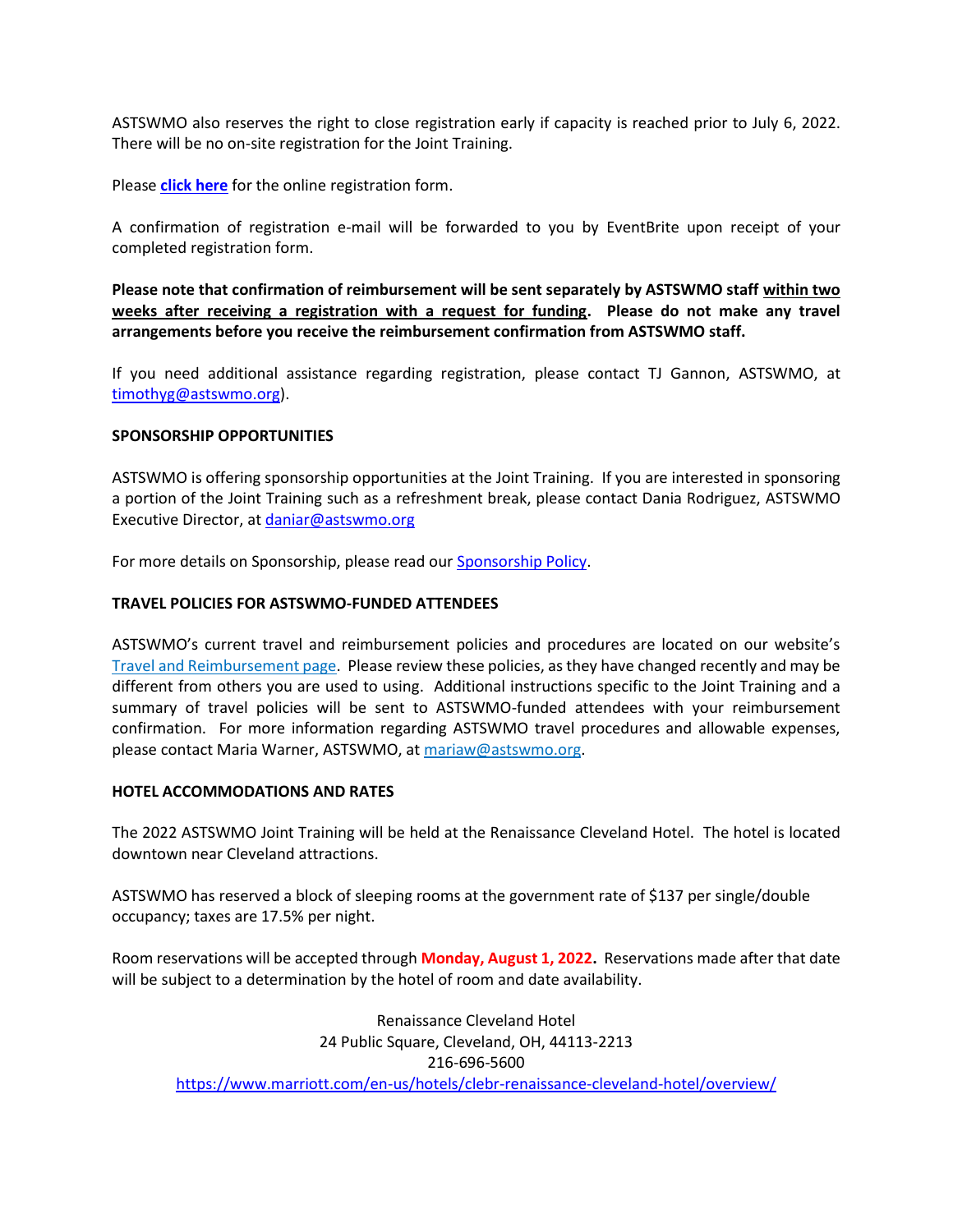- To make Online Reservations within the ASTSWMO room block, please use this link: **[Book your group rate for ASTSWMO Joint Hazardous Waste and Materials Management](https://www.marriott.com/events/start.mi?id=1633022584538&key=GRP)  [Training](https://www.marriott.com/events/start.mi?id=1633022584538&key=GRP)**
- To make your reservations by Phone: Please contact Marriott reservations at 1 (800) 468-3571 or the Renaissance Cleveland Hotel directly at (216) 696-5600, and mention you are calling for the ASTSWMO Joint Hazardous Waste and Materials Management Training room block.

Check-in time is 4:00 PM and check-out time is 11:00 AM.

All reservations must be accompanied by a first night room deposit or guaranteed with a major credit card

ASTSWMO strongly suggests that attendees make their hotel reservations **in advance** of receiving out-ofstate travel approval and/or funding confirmation from ASTSWMO to ensure room availability at the contracted rate. If necessary, you can cancel your hotel reservations up to 48 hours prior to check-in without penalty. Additional night stay-overs must be pre-approved by ASTSWMO prior to travel. ASTSWMO does not reimburse travelers for hotel or meal expenses associated with additional stay-over days before or after the meeting.

## **AIR AND GROUND TRANSPORTATION**

### **Airport**

The closest airport is the Cleveland Hopkins International Airport, located 13.3 miles from the hotel. The airport website is:<https://www.clevelandairport.com/>

## **Ground Transportation**

The hotel does not provide airport shuttle service to/from the airport.

There is a train option for guests from the Cleveland Hopkins International Airport. The train picks up in the airport baggage claim area and the ride to downtown is about 20 minutes. The cost is currently \$2.75 per trip from the airport and the main station downtown is connected to the hotel (in Tower City Center).

For more information about public transit, taxis and other ground transportation from the Cleveland Hopkins International Airport to the hotel, visit the Parking and Transportation webpage on the airport website at: [https://www.clevelandairport.com/parking-transportation.](https://www.clevelandairport.com/parking-transportation)

#### **TRAVEL BY PERSONAL AUTO**

For guests planning to drive to Cleveland, a map is available on the hotel [website.](https://www.google.com/maps/place/Renaissance+Cleveland+Hotel/@41.4986782,-81.6947329,17z/data=!3m1!4b1!4m8!3m7!1s0x8830f07e4562d241:0x94e8396bc5227630!5m2!4m1!1i2!8m2!3d41.4986782!4d-81.6947329)

The hotel offers on-site parking at a daily rate of \$34. Valet parking is available at a daily rate of \$39, however, ASTSWMO does not reimburse valet parking when self-parking is available.